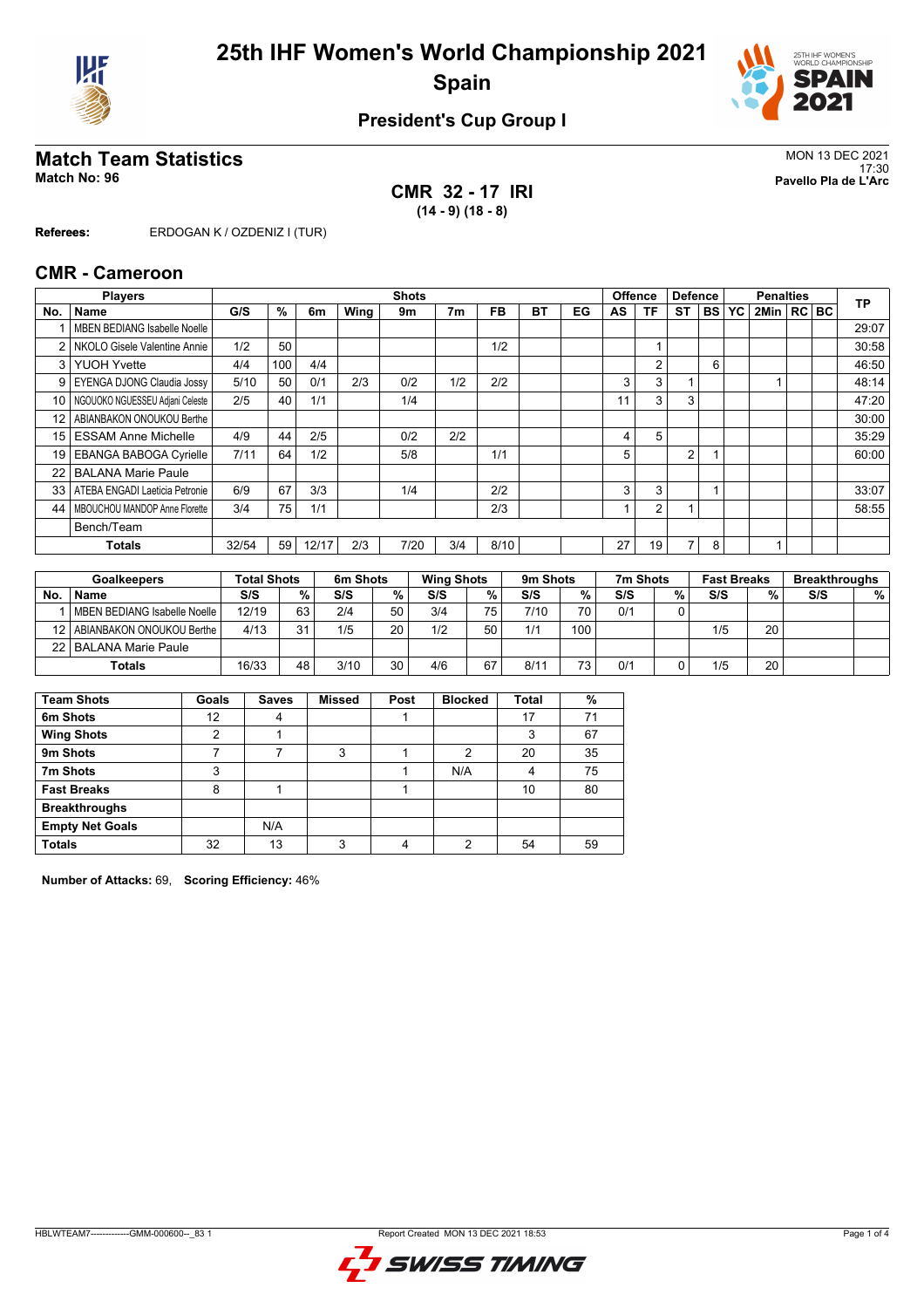

# **25th IHF Women's World Championship 2021 Spain**



### **President's Cup Group I**

#### **Match Team Statistics** MON 13 DEC 2021 17:30 **Match No: 96 Pavello Pla de L'Arc**

**CMR 32 - 17 IRI (14 - 9) (18 - 8)**

**Referees:** ERDOGAN K / OZDENIZ I (TUR)

#### **CMR - Cameroon**

**Team** Goals / Shots

 $\frac{1}{2}$  2/3  $\frac{1}{2}$  7/9  $\frac{3}{6}$   $\frac{1}{3}$   $\frac{3}{6}$   $\frac{1}{3}$   $\frac{1}{3}$   $\frac{1}{3}$   $\frac{1}{3}$   $\frac{1}{3}$   $\frac{1}{3}$   $\frac{1}{3}$   $\frac{1}{3}$   $\frac{1}{3}$   $\frac{1}{3}$   $\frac{1}{3}$   $\frac{1}{3}$   $\frac{1}{3}$   $\frac{1}{3}$   $\frac{1}{3}$   $\frac{1}{3}$   $\frac{1}{3}$   $\frac{1}{3}$   $\frac{1}{3}$  8/9 4/5 5/7 3-Missed 4-Post 2-Blocked

٠

#### **Shots Distribution Players** Goals / Shots  $3$  YUOH Y 1 MBEN BEDIANG I 2 NKOLO G 9 EYENGA DJONG C 10 NGOUOKO NGUESSEU A 12 ABIANBAKON ONOUKOU 15 ESSAM A  $2/2$   $\sqrt{1/1}$  $\frac{2}{2}$ <br>1/1  $\frac{1}{1/1}$  1/1  $\frac{1}{1/1}$  $1/1$  0/1 2/3  $10/1$  1/1 89 0/1 1/1  $\frac{1}{2}$ <br> $\frac{1}{2}$ <br> $\frac{1}{2}$ <br> $\frac{1}{2}$ . .  $0/3$  $\frac{1}{1/1}$   $\frac{1}{1}$   $\frac{1}{1/1}$  $1/1$  $1/1$  2/3 2-Missed 1-Post 1-Missed

|        |           | 19 EBANGA BABOGA C 22 BALANA M |     | 33 ATEBA ENGADI L | 44 MBOUCHOU MANDOP A |        |  |  |  |  |
|--------|-----------|--------------------------------|-----|-------------------|----------------------|--------|--|--|--|--|
|        | $\sim$    |                                |     |                   |                      |        |  |  |  |  |
|        |           |                                | つりつ | 0/1               |                      |        |  |  |  |  |
| 12/2   | つパ        |                                | 212 |                   |                      | 1/1    |  |  |  |  |
| 2-Post | I-Blocked |                                |     | 1-Blocked         |                      | 1-Post |  |  |  |  |

**Offence Defence Goalkeepers** 1/6 0/0 0/0 0/0  $12/$  $\sim$  1/2  $1/2$  $\sqrt{2/4}$ **Breakthroughs** 0/0 0/0  $\overline{1}$  $3/16$   $4/5$ 9/10 5/14 **Empty Goal Empty Goal**  $'3/4$ 1/1 **7m 7m** 1/3 2/5 1/4 0/5 **Fast Breaks** 8/10 4/6 2/3 1/3

# Saves / Shots

| 1/4 | 2/2 | 1/3 |
|-----|-----|-----|
| 3/3 | 2/2 | 2/4 |
| 2/8 | 3/4 | 0/3 |

| 1 MBEN BEDIANG I |     |     |
|------------------|-----|-----|
| 1/1              | 212 | 0/1 |
| 2/2              | 1/1 | 2/4 |
| 2/4              | 212 | 012 |

| 12 ABIANBAKON ONOUKOU |     |     |  |  |  |  |  |  |  |  |  |  |
|-----------------------|-----|-----|--|--|--|--|--|--|--|--|--|--|
| 012                   |     | 1/2 |  |  |  |  |  |  |  |  |  |  |
| 1/1                   | 1/1 |     |  |  |  |  |  |  |  |  |  |  |
| 0/4                   | 1/2 | 0/1 |  |  |  |  |  |  |  |  |  |  |
| 22 RAI ANA M          |     |     |  |  |  |  |  |  |  |  |  |  |

| 22 BALANA M |  |  |  |  |  |  |  |  |  |  |  |  |
|-------------|--|--|--|--|--|--|--|--|--|--|--|--|
|             |  |  |  |  |  |  |  |  |  |  |  |  |
|             |  |  |  |  |  |  |  |  |  |  |  |  |
|             |  |  |  |  |  |  |  |  |  |  |  |  |
|             |  |  |  |  |  |  |  |  |  |  |  |  |

| 2/4      |              | <b>Breakthroughs</b> |     |              |
|----------|--------------|----------------------|-----|--------------|
| 0/0      | $\sqrt{1/2}$ | 0/0                  | 0/0 | $\mathbf{0}$ |
|          | Offence      |                      |     |              |
|          | 1-Blocked    | 1-Post               |     |              |
| H<br>2/2 | 1/1          | 1/1                  |     |              |
| 2/2      | 0/1<br>ш     | 1/1                  |     |              |

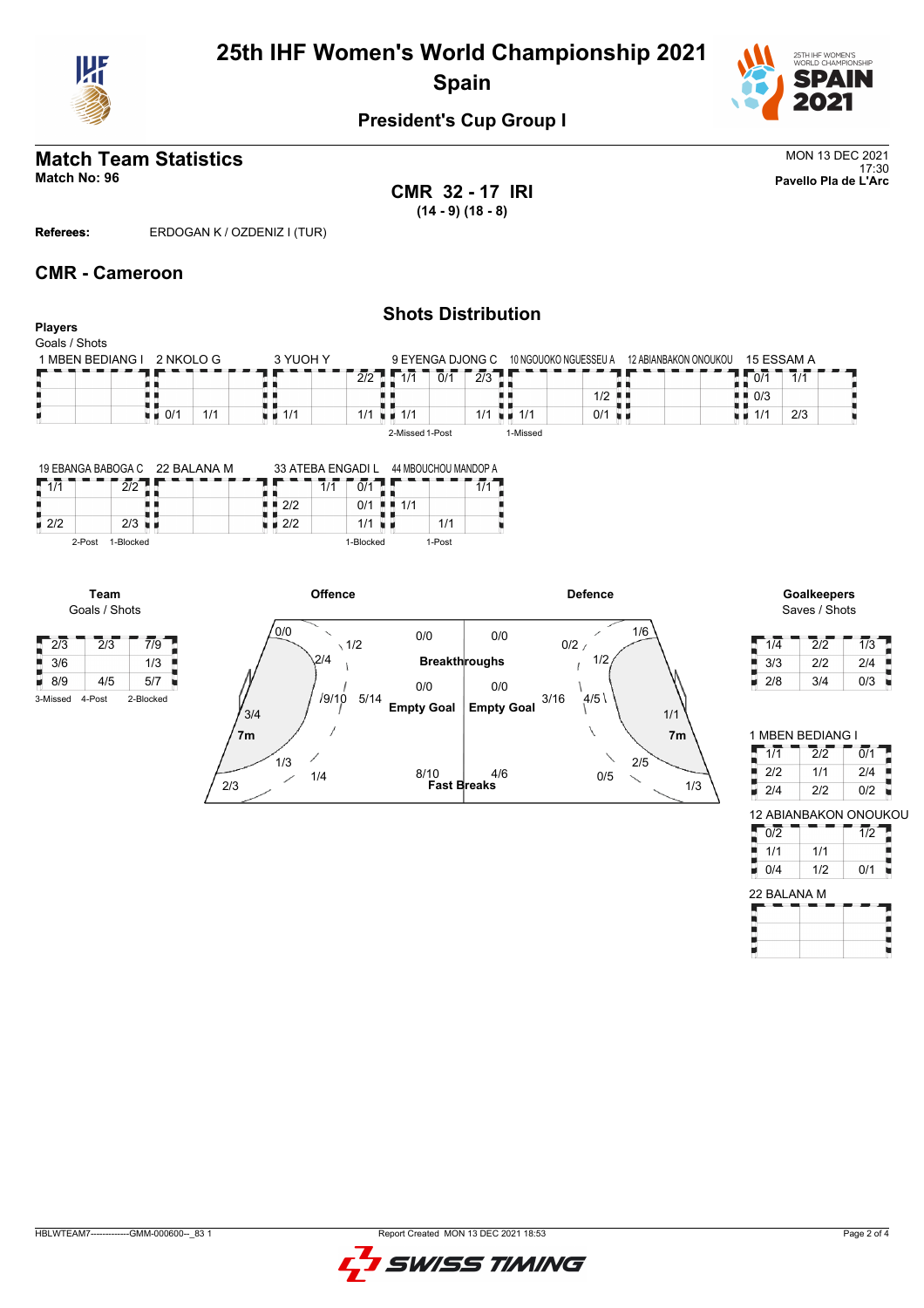



### **President's Cup Group I**

**CMR 32 - 17 IRI (14 - 9) (18 - 8)**

Match Team Statistics<br>Match No: 96<br>Pavello Pla de L'Arc 17:30 **Match No: 96 Pavello Pla de L'Arc**

**Referees:** ERDOGAN K / OZDENIZ I (TUR)

#### **IRI - Islamic Republic Of Iran**

|                 | <b>Players</b>              |       |             |      |      | <b>Shots</b> |     |           |    |    |    | <b>Offence</b> | <b>Defence</b> |           | <b>Penalties</b> |              | <b>TP</b> |       |
|-----------------|-----------------------------|-------|-------------|------|------|--------------|-----|-----------|----|----|----|----------------|----------------|-----------|------------------|--------------|-----------|-------|
| No.             | Name                        | G/S   | %           | 6m   | Wing | 9m           | 7m  | <b>FB</b> | BT | EG | AS | TF             | <b>ST</b>      | <b>BS</b> | <b>YC</b>        | 2Min   RC BC |           |       |
| 7               | YOUSEFI Maryam              | 4/10  | 40          | 3/4  | 1/2  | 0/4          |     |           |    |    |    | 6              |                |           |                  |              |           | 53:12 |
| 8               | <b>ABBASI Nouriveh</b>      | 2/4   | 50          | 1/2  | 1/1  |              |     | 0/1       |    |    |    |                | 3              |           |                  |              |           | 44:34 |
| 9               | NOROUZI KHORZOUGHO Hadiseh  | 0/3   | $\Omega$    |      | 0/3  |              |     |           |    |    |    |                |                |           |                  |              |           | 25:49 |
| 10              | SHAHSAVARI Atieh            | 0/1   | $\mathbf 0$ |      |      |              |     | 0/1       |    |    |    | 1              |                |           |                  |              |           | 30:35 |
| 11              | ZARE Shima                  | 0/4   | $\Omega$    |      |      | 0/4          |     |           |    |    |    | $\overline{2}$ |                |           |                  |              |           | 16:05 |
| 12 <sup>°</sup> | KHALILI BEHFAR Fatemeh      |       |             |      |      |              |     |           |    |    |    | $\overline{2}$ |                |           |                  |              |           | 59:36 |
| 13              | <b>BAPIRI Shaghayegh</b>    | 0/2   | $\Omega$    | 0/1  | 0/1  |              |     |           |    |    |    |                |                |           |                  |              |           | 7:25  |
| 17              | VATANPARAST TOOTOONSIZ Mina | 1/8   | 13          | 0/1  |      | 1/7          |     |           |    |    | 7  | 8              |                |           |                  |              |           | 42:10 |
| 18              | <b>BAZRAFKAN Zeinab</b>     |       |             |      |      |              |     |           |    |    |    |                |                |           |                  |              |           |       |
| 20              | <b>EIZADGASHT Bahar</b>     | 2/4   | 50          | 0/1  | 0/1  |              |     | 2/2       |    |    |    | 3              | $\overline{2}$ |           |                  |              |           | 33:44 |
| 22              | <b>LAK Haniyeh</b>          |       |             |      |      |              |     |           |    |    |    |                |                |           |                  |              |           |       |
| 24              | <b>KARIMI Haniyeh</b>       |       |             |      |      |              |     |           |    |    |    | 1              |                |           |                  |              |           | 8:01  |
| 26              | <b>BIDADABDEGAH Soona</b>   | 0/1   | 0           |      |      | 0/1          |     |           |    |    |    |                |                |           |                  |              |           | 3:37  |
| 27              | <b>KIYANIARA Arezou</b>     | 5/10  | 50          | 1/1  | 0/1  | 2/6          | 1/1 | 1/1       |    |    | 1  |                |                |           |                  |              |           | 47:51 |
| 64              | ZENDEHBOUDI Negar           | 0/1   | $\Omega$    |      |      | 0/1          |     |           |    |    |    |                |                |           |                  |              |           | 0:58  |
| 78              | <b>GHASEMI Elnaz</b>        | 3/3   | 100         | 2/2  |      |              |     | 1/1       |    |    | 2  |                | 1              |           |                  |              |           | 46:23 |
|                 | Bench/Team                  |       |             |      |      |              |     |           |    |    |    |                |                |           |                  |              |           |       |
|                 | <b>Totals</b>               | 17/51 | 33          | 7/12 | 2/9  | 3/23         | 1/1 | 4/6       |    |    | 12 | 25             | 7              | 2         |                  |              |           |       |

| <b>Goalkeepers</b> |                             | <b>Total Shots</b> |    |      | 6m Shots |     | <b>Wing Shots</b> |      | 9 <sub>m</sub> Shots |     | 7m Shots | <b>Fast Breaks</b> |       | <b>Breakthroughs</b> |   |
|--------------------|-----------------------------|--------------------|----|------|----------|-----|-------------------|------|----------------------|-----|----------|--------------------|-------|----------------------|---|
| No.                | <b>Name</b>                 | S/S                | %  | S/S  | %        | S/S | %                 | S/S  | %                    | S/S | %        | S/S                | %     | S/S                  | % |
|                    | 12   KHALILI BEHFAR Fatemeh | 13/45              | 29 | 4/16 | 25       | 1/3 | 33                | 7/14 | 50                   | 0/3 | ∩        | 1/9                | 11    |                      |   |
|                    | 18   BAZRAFKAN Zeinab       |                    |    |      |          |     |                   |      |                      |     |          |                    |       |                      |   |
|                    | 22   LAK Haniyeh            |                    |    |      |          |     |                   |      |                      |     |          |                    |       |                      |   |
|                    | <b>Totals</b>               | 13/45              | 29 | 4/16 | 25       | 1/3 | 33                | 7/14 | 50                   | 0/3 | ◠        | 1/9                | $-11$ |                      |   |

| <b>Team Shots</b>      | Goals | <b>Saves</b> | Missed | Post | <b>Blocked</b> | <b>Total</b> | %   |
|------------------------|-------|--------------|--------|------|----------------|--------------|-----|
| 6m Shots               |       | 3            |        |      |                | 12           | 58  |
| <b>Wing Shots</b>      | っ     | 4            | 3      |      |                | 9            | 22  |
| 9m Shots               | 3     | 8            | 2      | 2    | 8              | 23           | 13  |
| 7m Shots               |       |              |        |      | N/A            |              | 100 |
| <b>Fast Breaks</b>     | 4     |              |        |      |                | 6            | 67  |
| <b>Breakthroughs</b>   |       |              |        |      |                |              |     |
| <b>Empty Net Goals</b> |       | N/A          |        |      |                |              |     |
| <b>Totals</b>          | 17    | 16           | 6      |      | 8              | 51           | 33  |

**Number of Attacks:** 70, **Scoring Efficiency:** 24%